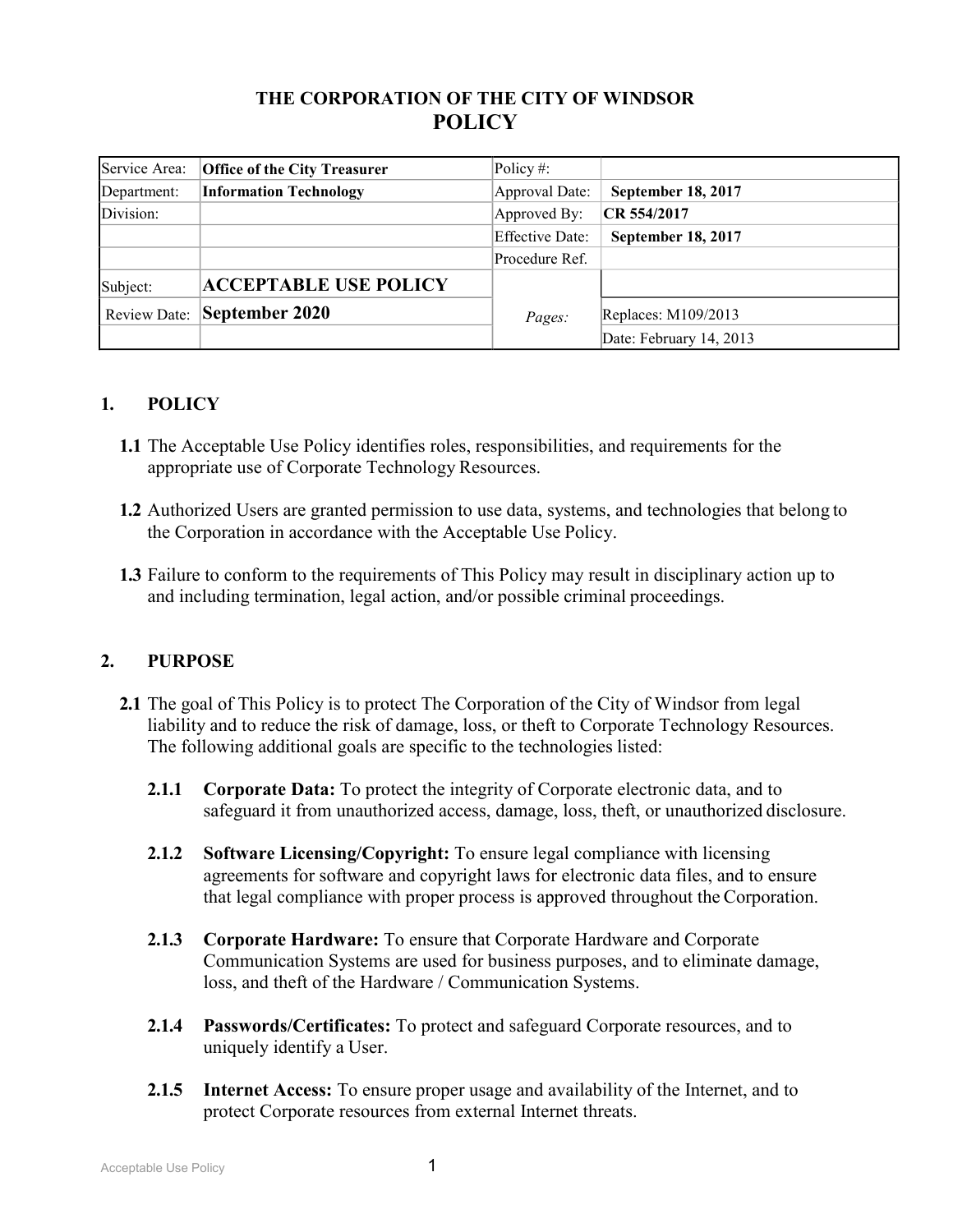- **2.1.6 Electronic Mail:** To define responsibilities with regard to privacy and appropriate use of electronic mail.
- **2.1.7 Corporate Telephones and Telephone Systems:** To define responsibilities with regard to the appropriate use of Corporate Telephones and Telephone systems.

# **3. SCOPE**

- **3.1** This Policy applies to the following Users of Technology Resources owned, leased, hosted by a 3<sup>rd</sup> party technology entity or licensed to the Corporation:
	- Employees
	- Management
	- The Mayor and City Council
	- Members of agencies, boards, and commissions that use Corporate Technology **Resources**
	- Any individual retained by the Corporation who uses the Corporation's Technology Resources

## **4. RESPONSIBILITY**

- **4.1** The following parties, as identified in Section 3.1 and described under Section 5.2 of This Policy are responsible for the various aspects of This Policy:
	- Users
	- Management
	- Security Administrator
	- System Administrators
	- Technology Group Leaders
	- Executive Director of Information Technology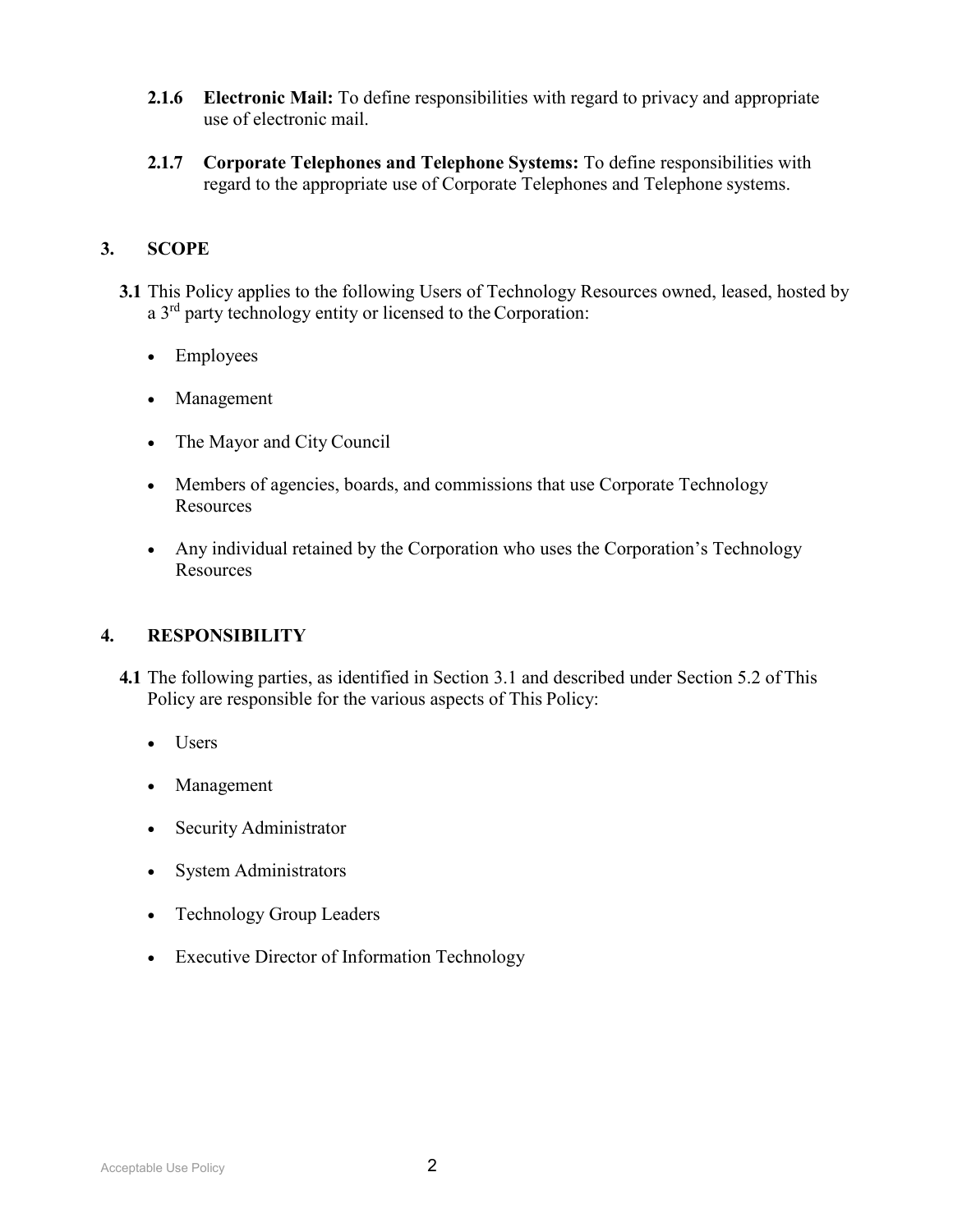- **4.2** The general responsibilities of each of the parties identified in Section 4.1 is detailed with duties pertaining to specific technologies defined in Section 5:
	- **4.2.1** Each **User** has the following responsibilities:
		- **4.2.1.1** Understand, accept, and abide by This Policy including its Governing Rules and Regulations and associated procedures.
		- **4.2.1.2** Use the Corporate Technology Resources for business purposes that benefit the Corporation and are directly applicable to his/her job.
		- **4.2.1.3** Ensure use of the Corporate Technology Resources conforms to This Policy and any other Corporate policies, codes of conduct, Corporate health and safety standards, and any related legislation.
		- **4.2.1.4** Know that suspected infractions of This Policy may be reported to his/her immediate supervisor or to the Concerned Citizen/Concerned Employee Hotline.
		- **4.2.1.5** Know that any person who witnesses, or is the recipient of Child Pornography, on any Corporate Technology Resource, is legally bound by the *Child and Family Services Act*, to report it to his/her immediate supervisor or the Concerned Citizen/Concerned Employee Hotline.
		- **4.2.1.6** Know that the identity of an individual who reports a suspected infraction concerning Child Pornography is protected under the *Child and Family Services Act*.
	- **4.2.2 Management** has the following responsibilities:
		- **4.2.2.1** Abide by the responsibilities of a User.
		- **4.2.2.2** Ensure staff are aware of and have attended training for This Policy.
		- **4.2.2.3** Ensure any changes or amendments to This Policy are adequately communicated to and understood by supervised staff.
		- **4.2.2.4** Authorize the access of supervised staff to Technology Resources that falls under their responsibility.
		- **4.2.2.5** Ensure that any policy exception requests or Technology Resource access changes for supervised staff members follow the Corporate technology procedures.
		- **4.2.2.6** Report any suspected infraction of This Policy to the Executive Director of Information Technology.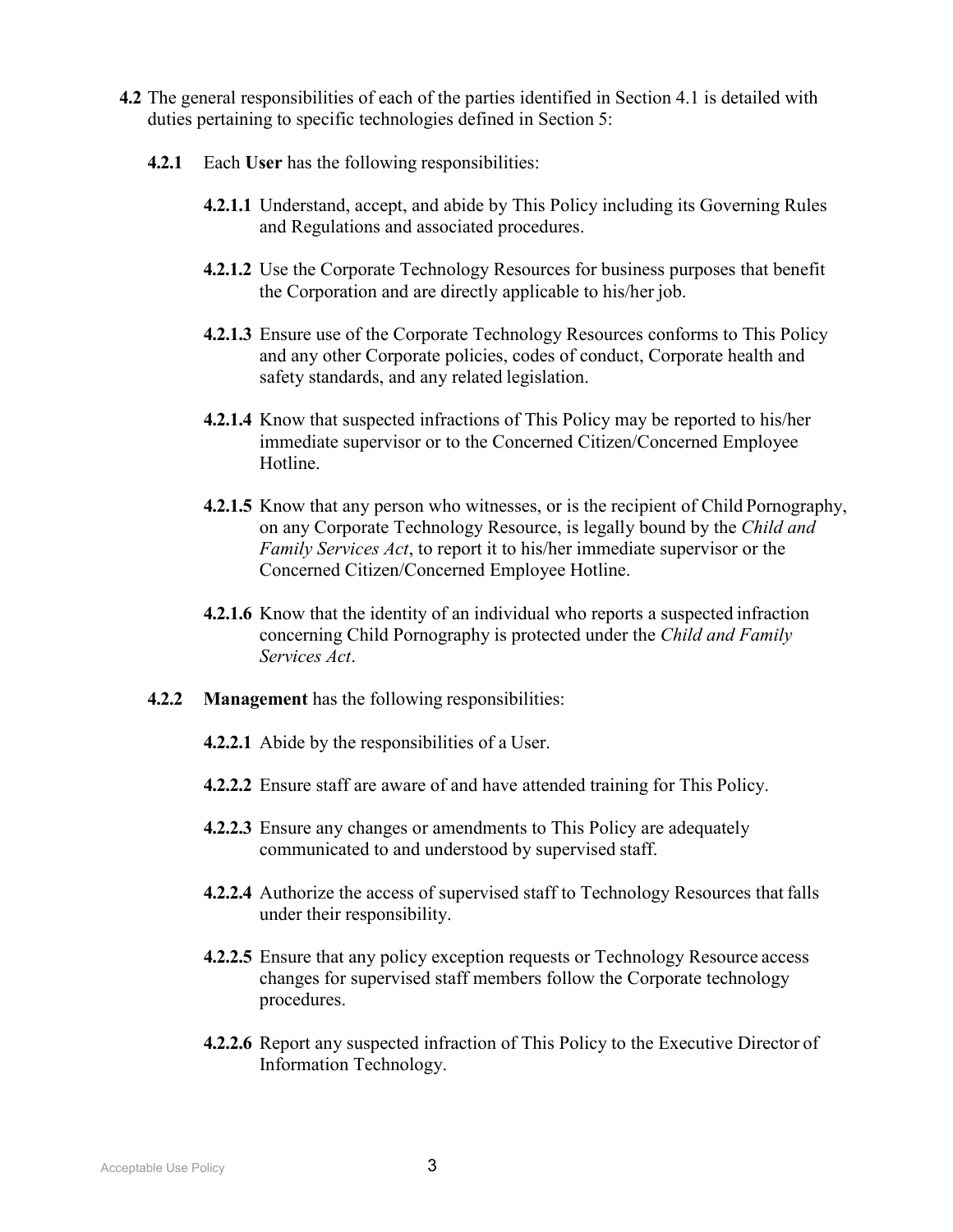- **4.2.2.7** Notify the Executive Director of Human Resources immediately, and the appropriate Executive Director, if applicable, if any disciplinary action is intended or suspected as a result of an infraction of This Policy.
- **4.2.2.8** Track their employees' infractions of This Policy as well as the resulting corrective actions, recommendations, and referrals.
- **4.2.2.9** Work with Information Technology when acquiring any technology for the Corporation, as per the Corporation's Purchasing By-law and Information Technology's Project Management Policy.
- **4.2.3** The **Security Administrator** has the following responsibilities:
	- **4.2.3.1** Abide by the responsibilities of a User.
	- **4.2.3.2** Review, recommend, and implement changes to This Policy and its associated procedures.
	- **4.2.3.3** Audit the Technology Resources to ensure compliance with established policies and procedures, and work with the Executive Director of Information Technology to accommodate Audit requirements.
	- **4.2.3.4** Act as a liaison with Management and System Administrators throughout the Corporation regarding security-related issues occurring with information and Technology Resources.
	- **4.2.3.5** Investigate any reported infractions of This Policy. In the case of suspected criminal activity the investigation will be the responsibility of law enforcement.
- **4.2.4 System Administrators** have the following responsibilities:
	- **4.2.4.1** Abide by the responsibilities of a User.
	- **4.2.4.2** Implement This Policy and its associated procedures on the Technology Resources they are authorized to administer.
	- **4.2.4.3** Audit Technology Resources for compliance to This Policy and its associated procedures.
	- **4.2.4.4** Track and approve requests for adds/removes/changes and policy exceptions for Technology Resources they administer.
- **4.2.5 Technology Group Leaders** have the following responsibilities:
	- **4.2.5.1** Abide by the responsibilities of a User.
	- **4.2.5.2** Be up-to-date with Information Technology policies, standards, and procedures.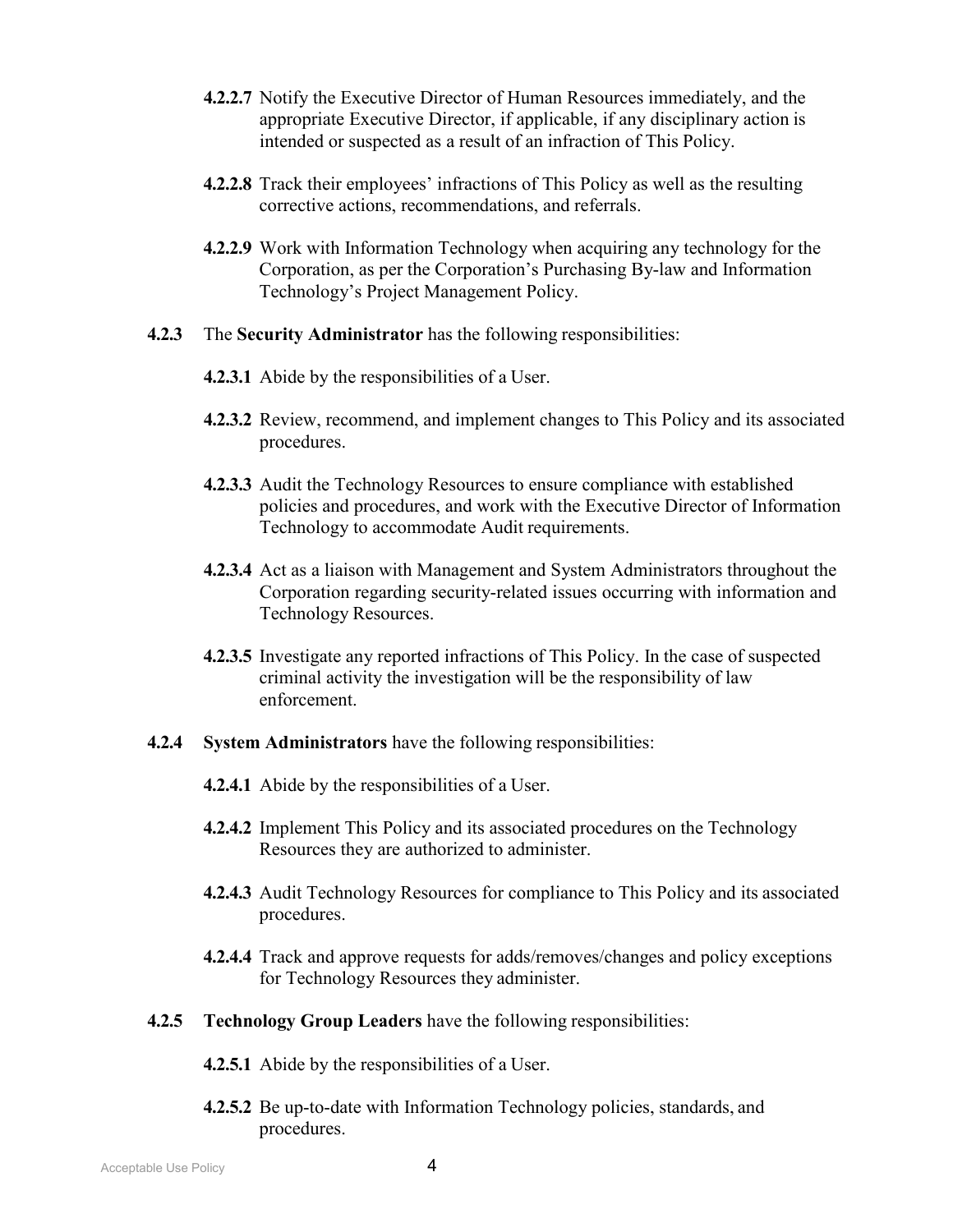- **4.2.5.3** Provide local assistance to staff for designated responsibilities defined in the Information Technology procedures.
- **4.2.5.4** Liase with Information Technology with regard to Corporate technology issues for their area of responsibility.
- **4.2.6 The Executive Director of Information Technology** and his/her appointed designate(s) have the following responsibilities:
	- **4.2.6.1** Establish procedures and standards related to This Policy to ensure the Corporation's technology systems are running in an efficient and optimal manner (e.g. setting system maintenance schedules, and data archiving).
	- **4.2.6.2** Provide Users access to all Information Technology policies and procedures.
	- **4.2.6.3** Provide education and address any concerns the User may have as to his/her responsibilities under This Policy.
	- **4.2.6.4** Access the Corporation's Technology Resources for the purposes of Auditting, investigations, conducting e-discovery, performance analysis, backup, filtering, and work continuity.
	- **4.2.6.5** Conduct monitoring, reproduction of deleted data, review of current and archived data, and User activity of the Corporation's Technology Resources according to established policies and procedures.
	- **4.2.6.6** Establish related procedures for the acquisition and justification of Hardware, software, and Technology Resources.
	- **4.2.6.7** Issue Corporate-wide emails pertaining to system maintenance and technology-related bulletins (e.g. virus alerts).
	- **4.2.6.8** Be responsible for records produced pertaining to and including This Policy, and do the following:
		- **4.2.6.8.1** Maintain standards and policies for Corporate technology acquisition and use within the Corporation, with advice from City departments, as per Purchasing By-law 93-2012.
		- **4.2.6.8.2** Review This Policy at least once during each term of CityCouncil.
		- **4.2.6.8.3** Develop and maintain Corporate approval forms relating to the request for access, acquisition, relocation, and removal of Corporate Technology Resources.
		- **4.2.6.8.4** Track the requests for access, acquisition, relocation, and removal of Corporate Technology Resources to ensure accurate and up-todate inventory records and security requirements.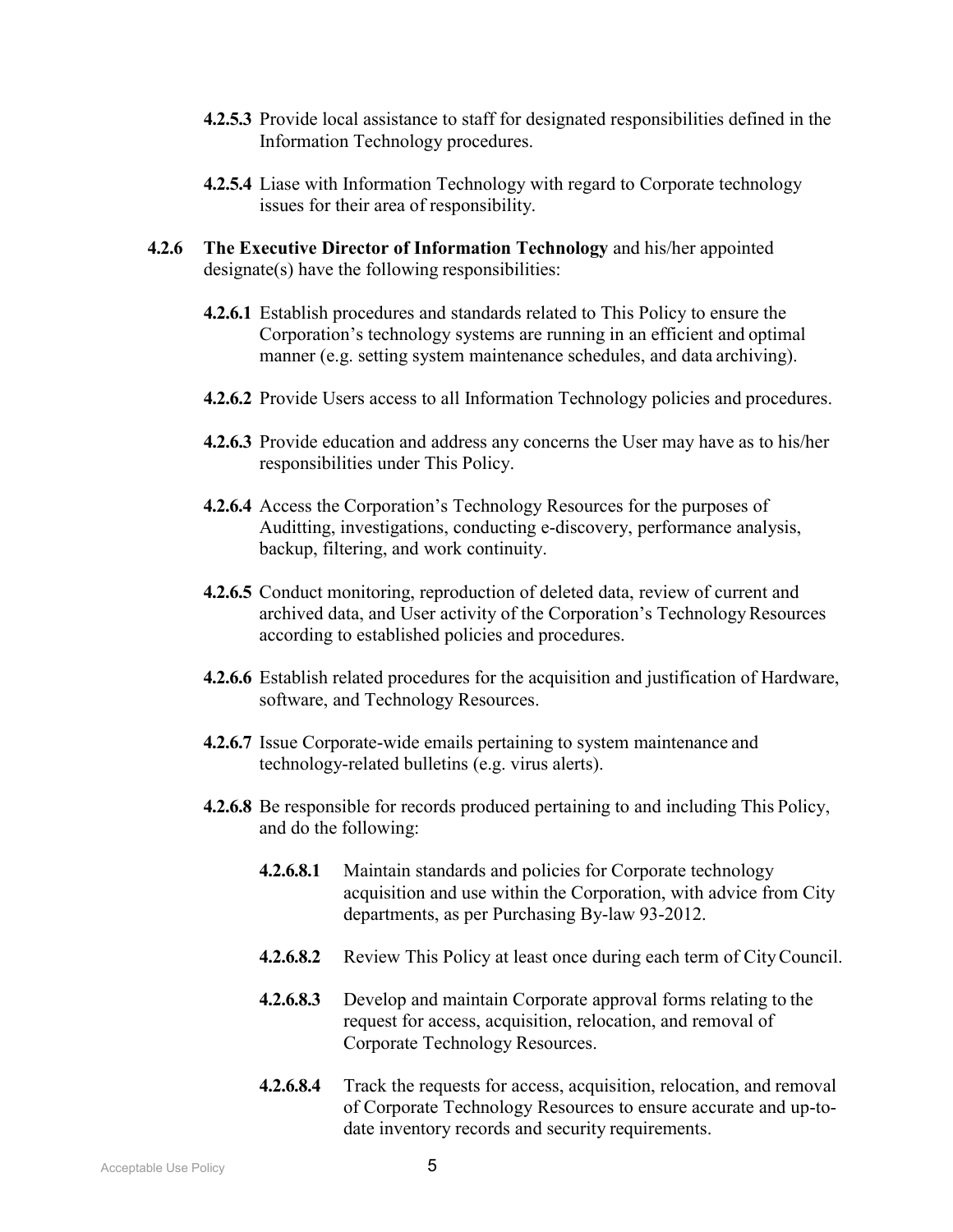- **4.2.6.9** Recommend adequate security measures for Technology Resources.
- **4.2.6.10** Be responsible in the case of a suspected criminal activity violation to report it to, and take direction from, the City Solicitor.

### **5. GOVERNING RULES AND REGULATIONS**

- **5.1** The processes required to attain the policy goals, including jurisdiction and control requirements, include the following:
	- **5.1.1 User Duties:** Users shall do the following for the Technology Resources noted below:

#### **5.1.1.1 Corporate Data:**

- **5.1.1.1.1** Ensure the Corporate data for which he/she is responsible is accurate and up-to-date and that he/she does not knowingly enter invalid data.
- **5.1.1.1.2** Ensure he/she does not use, copy, or distribute Corporate data for any purpose other than for the business purposes of the Corporation.
- **5.1.1.1.3** Know the disclosure level for Corporate data according to Corporate policy and legislative acts as listed under Section 6.
- **5.1.1.1.4** Ensure that the data for which he/she is responsible is stored in the assigned secure location. This includes the requirement to not store Corporate data, even temporarily, on devices or with services that are not sanctioned by the Corporation's Information Technology Department. In extenuating circumstances, employees may use personal or non-Corporate devices or services to store Corporate data as long as the following conditions are met:
	- The employee has obtained the approval of his/her manager prior to storing the data on the personal or non-Corporate device or service;
	- A copy of the data is stored in the appropriate Corporate system, ensuring that the Corporation's information is protected; and
	- The data is immediately deleted from the personal or non-Corporate device or service as soon as possible after dealing with the extenuating circumstance.

Employees should know that they could be held responsible if Corporate information should be lost or exposed due to the use of their personal or non-Corporate devices or services.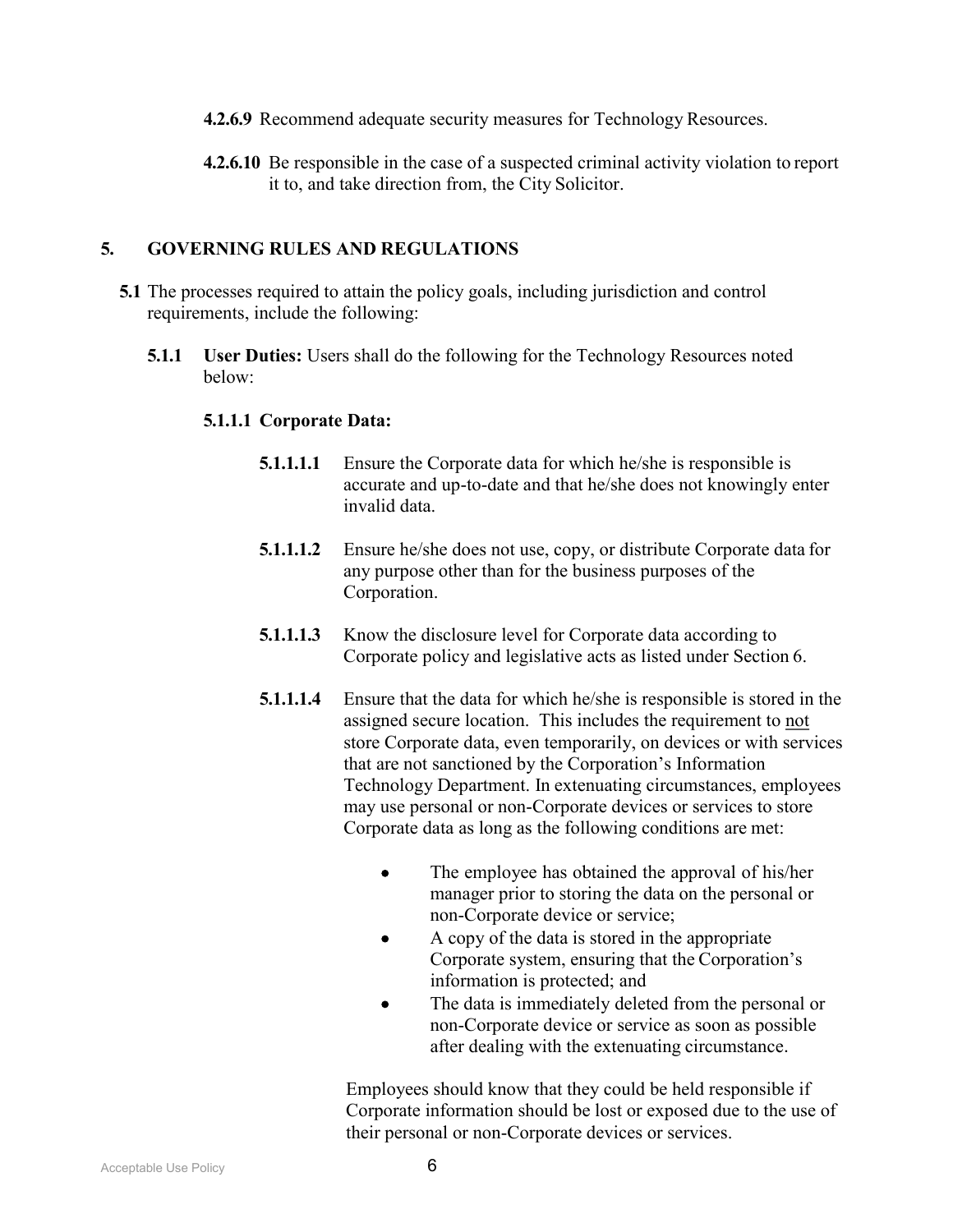- **5.1.1.1.5** Know that User access controls, created by Users or otherwise, to resource secure locations are for the benefit of the Corporation and not to be considered private by the User.
- **5.1.1.1.6** Contact the Corporation's Information Technology Department to arrange for the back-up of Corporate data that is not currently stored on the Corporate network.
- **5.1.1.1.7** Archive data in a suitable and secure location and/or removable media if the maintenance schedule for the system in which the data currently resides is shorter than the requirements of the Corporation's Records Retention By-law Number 21-2013.
- **5.1.1.1.8** Remove personal data and non-essential duplicate data from Corporate Technology Resources to conserve storage and ensure systems run optimally.

### **5.1.1.2 Software Licensing/Copyright:**

- **5.1.1.2.1** Shall not download, copy, or install any software for which the Corporation does not have a software license agreement and Information Technology approval was not obtained.
- **5.1.1.2.2** Shall not download, copy, or install any electronic data files, e.g. music, movies, or ebooks, that violate copyright laws, or violate any existing software licensing agreements.
- **5.1.1.2.3** Notify Information Technology if he/she notices any illegal software or electronic data files on any Corporate resource.
- **5.1.1.2.4** Coordinate with Information Technology to download, copy, or install approved software or electronic data files.

### **5.1.1.3 Corporate Hardware:**

- **5.1.1.3.1** Use Corporate Hardware and Corporate Communication Systems for the Corporation's business purposes.
- **5.1.1.3.2** Shall not move Corporate Hardware or Corporate Communication Systems that are designated to be stationary (e.g. PCs, desk Phones, printers) without consent from Information Technology.
- **5.1.1.3.3** Ensure that his/her Corporate Hardware, including laptops, handhelds, smartphones, are protected and secure from theft, loss, or damage.
- **5.1.1.3.4** Ensure his/her Corporate Hardware is screen locked, i.e. Passwordprotected, when leaving the system unattended.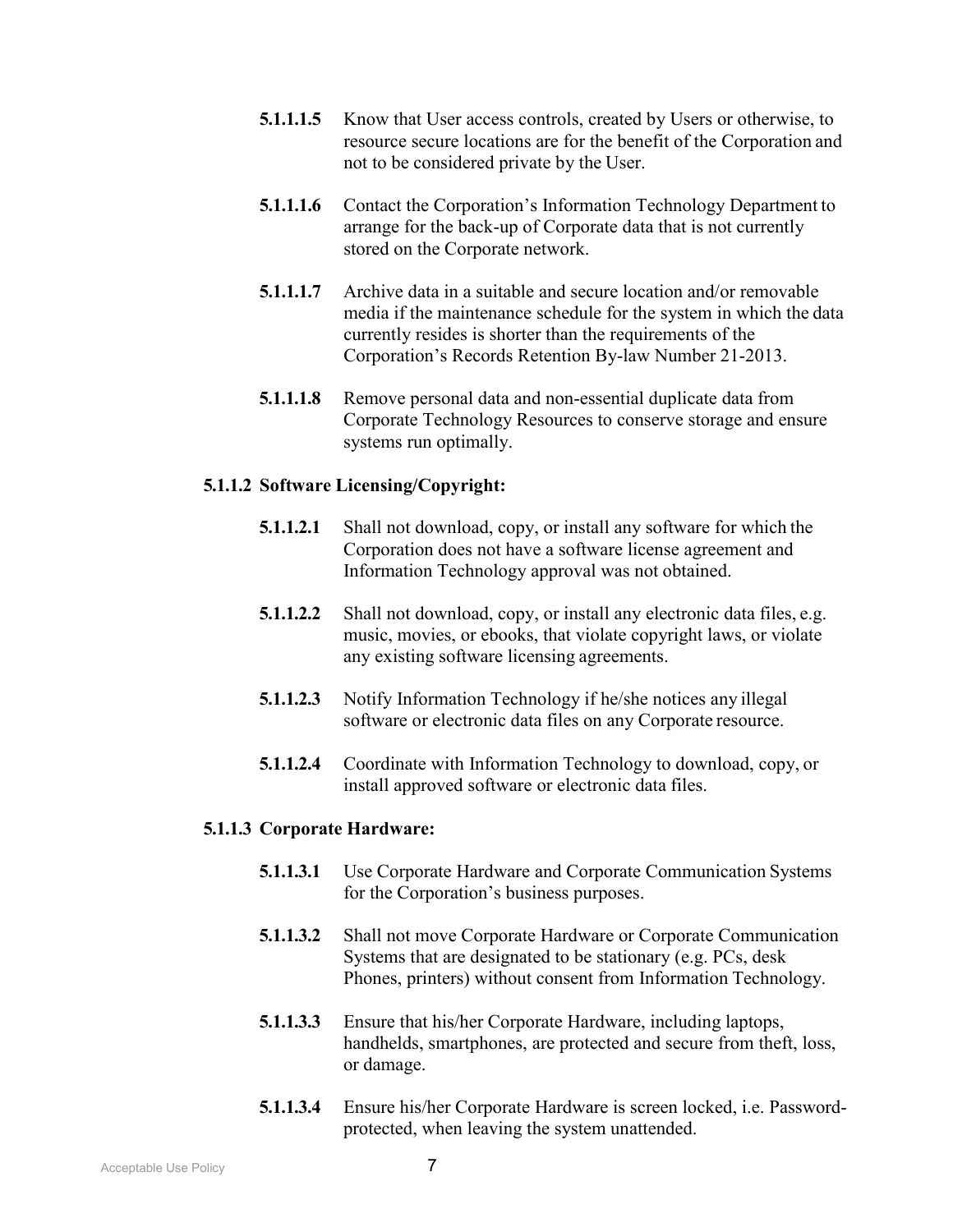- **5.1.1.3.5** Know that mobile Corporate Hardware, i.e. laptops, handhelds, tablets, smartphones, etc., are considered Corporate Technology Resources and issued for work purposes even though they may periodically be used as stand alone devices.
- **5.1.1.3.6** Return all his/her assigned Corporate Hardware to his/her supervisor upon termination of employment or when job duties no longer require use of the Hardware.
- **5.1.1.3.7** Know that only Information Technology staff are authorized to alter, modify or dismantle Corporate Hardware or Corporate Communication Systems.

#### **5.1.1.4 Passwords/Certificates:**

- **5.1.1.4.1** Keep Passwords private and secure. Users are fully responsible for all activities invoked through their Userid and Password.
- **5.1.1.4.2** Know that an assigned Userid and Password does not constitute User privacy, but is for the purpose of User authentication and authorization and does not preclude Corporate access.
- **5.1.1.4.3** Change Passwords whenever they are suspected of no longer being private and secure.
- **5.1.1.4.4** Use Information Technology's Password procedure for the resetting or assigning of new Passwords.
- **5.1.1.4.5** Ensure that the Password complexity selected is at an acceptable security level.
- **5.1.1.4.6** Assigned certificates should be treated as Passwords and kept private and secure.
- **5.1.1.5 Internet Access:** Ensure proper usage of the Internet. Proper usage includes, but is not limited to, the following:
	- **5.1.1.5.1** Networking with colleagues, the private sector, industry, and professional associations.
	- **5.1.1.5.2** Researching and sharing authorized information.
	- **5.1.1.5.3** Monitoring the latest news and trends as it pertains to the User's job function.
	- **5.1.1.5.4** Conducting Corporate business.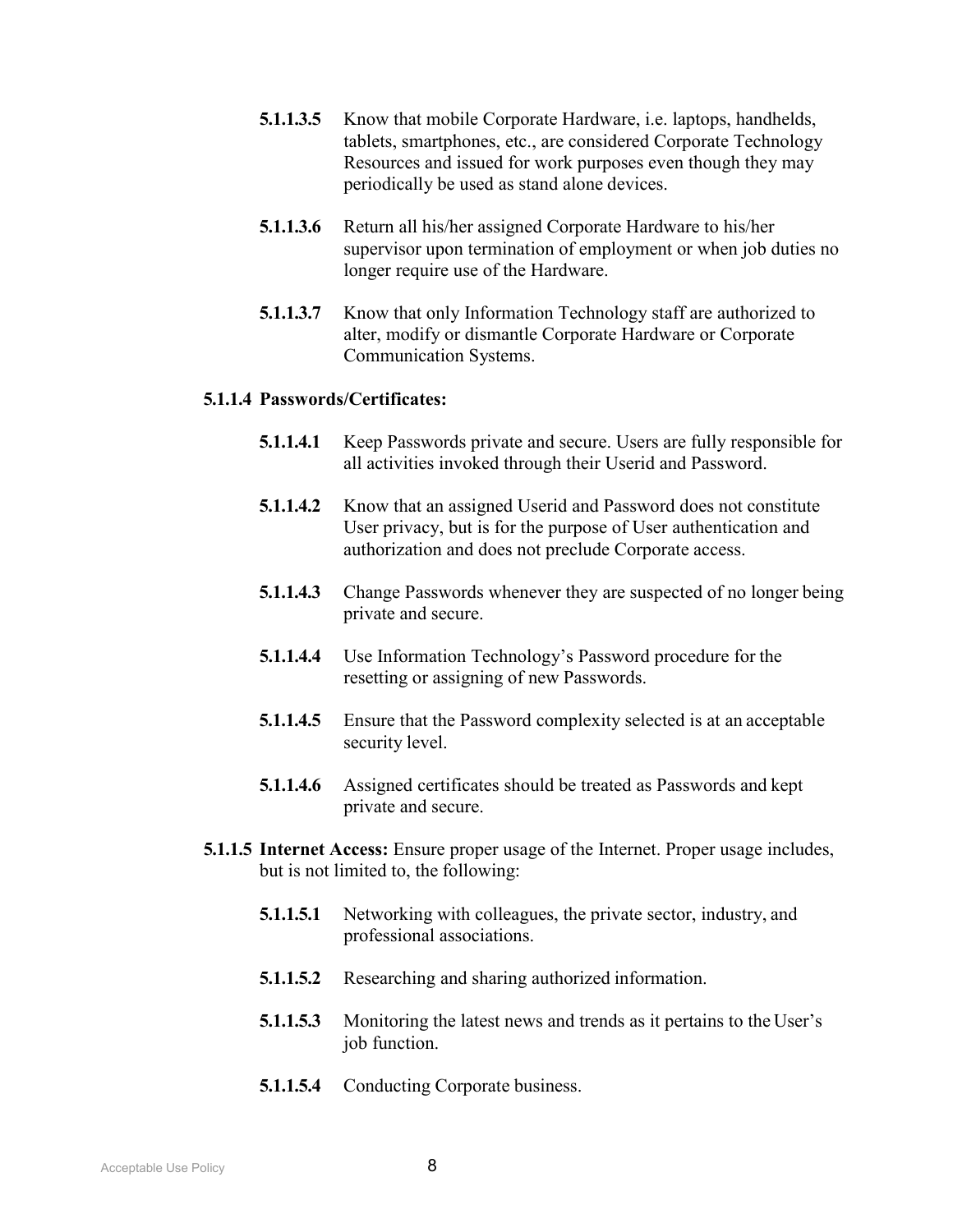### **5.1.1.6 Electronic Mail:**

- **5.1.1.6.1** Know that electronic mail messages are considered Corporate data, and that Users should have no expectation of privacy in their electronic mail messages sent or received.
- **5.1.1.6.2** Maintain the confidentiality of electronic mail messages except where disclosure is required by law or in accordance with Corporate policy.
- **5.1.1.6.3** Use electronic mail for the Corporation's business purposes.
- **5.1.1.6.4** Use his/her Corporate e-mail account when conducting the Corporation's business; this includes while working outside the workplace. In extenuating circumstances, employees may use their personal or other non-Corporate e-mail account as long as the following conditions are met:
	- A copy of the e-mail is sent to their Corporate e-mail account, ensuring that the Corporation's information is stored in a protected Corporate system;
	- The e-mail is immediately deleted from their personal or non-Corporate e-mail account as soon as possible after dealing with the extenuating circumstance; and
	- The amount of confidential information collected. accessed, used, or disclosed is limited to the least amount necessary to deal with the extenuating circumstance.

Employees should know that they could be held responsible if Corporate information should be lost or exposed due to the use of their personal or non-Corporate e-mail account.

**5.1.1.6.5** Know that any department other than the Mayor's Office, Chief Administrative Officer's Office, or Corporate Communications shall obtain permission to send Corporate-wide electronic mail prior to sending.

### **5.1.1.7 Corporate Telephones and Telephone Systems**:

**5.1.1.7.1** Use Corporate Telephones and voice mail for Corporate business purposes. Reasonable personal calls are permitted if they fall within the duration and time periods acceptable to an individual's supervisor and do not violate any other sections of This Policy, or any other Corporate policy. Personal Telephone use is not permitted if there is a cost to the Corporation (e.g. long distance, toll numbers, unreasonable time lost, etc); however, it is recognized that there may be a rare occasion where a personal long distance call is necessary. If a personal long distance call is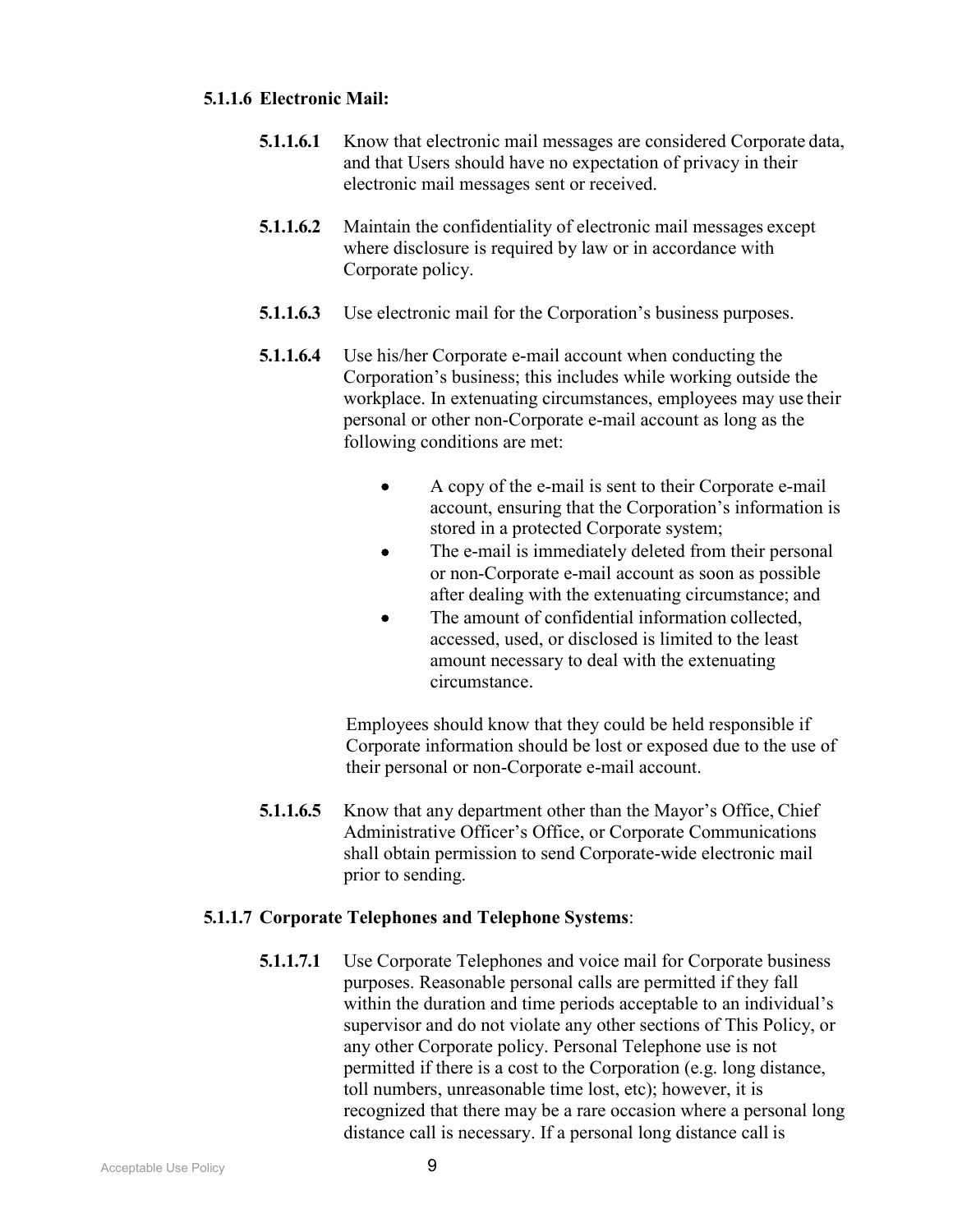required, permission must be obtained from the individual's supervisor prior to making the call.

- **5.1.1.7.2** Know and follow the voice mail procedures for the voice mail system(s) on his/her Corporate Telephone(s).
- **5.1.1.7.3** Maintain the confidentiality of voice mail messages except where disclosure is required by law or in accordance with Corporate policy.
- **5.1.1.7.4** Report unusual occurrences with his/her voice mail, such as frequent hang-ups, off work-hour activity, and suspicion of Password tampering.
- **5.1.1.7.5** Know that Telephone calls and voice mail messages may be monitored and as such, there should be no expectation of privacy.
- **5.1.1.7.6** For those employees who have access to televisions, it is unacceptable for employees to view sexually explicit programming or programming that contains material of a discriminatory or harassing nature.
- **5.1.2 Management Duties:** In addition to abiding by User duties, Management also shall do the following for the Technology Resources noted below:

#### **5.1.2.1 Corporate Data:**

- **5.1.2.1.1** Review their staff requests to use personal or non-Corporate devices or services for transmitting and/or storing Corporate data. Management should know that they could be held responsible if Corporate information should be lost or exposed due to their staff's use of personal or non-Corporate devices or services.
- **5.1.2.1.2** Grant and revoke access rights for departmental data and applications.
- **5.1.2.1.3** Submit their employees' permission requests for Corporate electronic data (i.e. for the granting, revoking, and maintaining of same).
- **5.1.2.1.4** Notify Information Technology if a User requires temporary access rights to Corporate electronic data.
- **5.1.2.1.5** Ensure that their staff who enter data into Corporate systems have received the appropriate training and are aware of the rules for entering data into those systems.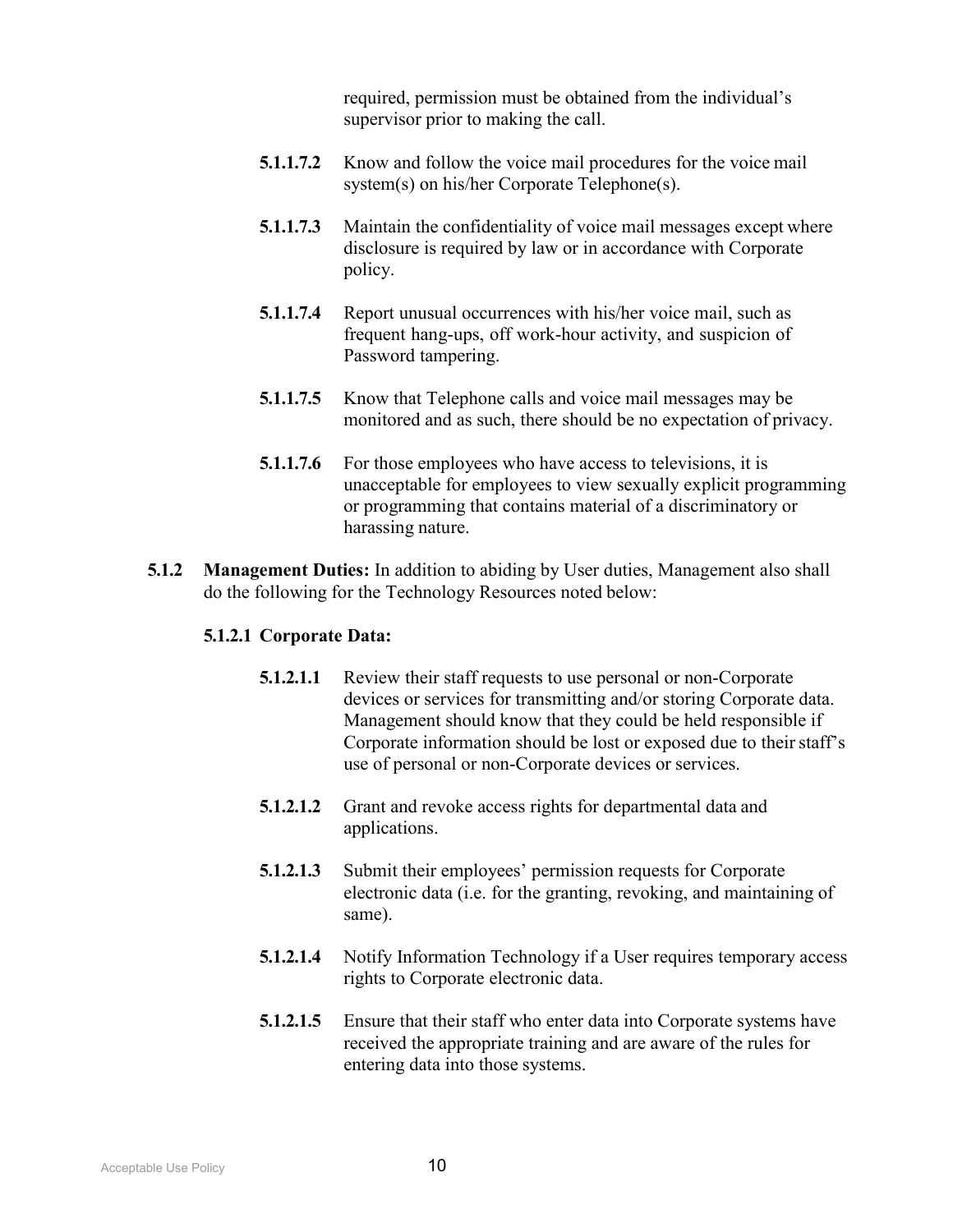#### **5.1.2.2 Corporate Hardware:**

- **5.1.2.2.1** Submit a request to Information Technology if Hardware or software needs to be moved, added, or replaced.
- **5.1.2.2.2** Notify Information Technology immediately if departmental staff members have added, removed, or moved equipment so Corporate inventory records may be kept up-to-date.
- **5.1.2.2.3** Obtain Corporate Hardware from supervised employees when the employee has been terminated or the Hardware is no longer required for his/her job function.
- **5.1.2.2.4** Work with Information Technology to protect and secure Corporate Hardware that is accessible by the public.
- **5.1.3 Policy Violations:** Any individual who willfully or purposefully does not abide by the sections pertaining to him/her is considered to be in violation of This Policy. Additionally, using any Corporate technology for the following purposes is considered a violation of This Policy:
	- **5.1.3.1** Compromising the security of Corporate Technology Resources.
	- **5.1.3.2** Soliciting for personal business reasons, promoting personal causes or associations, or advertising the sale of any item. The Corporate bulletin boards (electronic or otherwise) are available for these purposes, but any postings shall conform to This Policy and any other Corporate policies.
	- **5.1.3.3** Using Internet Access or electronic mail to visit sites, download, solicit, or disseminate materials that are offensive and/or threatening, pornographic in nature, contain hate propaganda, or other disparagement towards others based on their race, ethnicity, sex, sexual orientation, age, disability, and religious or political beliefs.
	- **5.1.3.4** Concealing or misrepresenting, or so attempting to do, the origin of any communication of a malicious nature initiated by the sender or forwarded.
	- **5.1.3.5** Using system resources for the storage of non-business related data or information (e.g. personal photos, desktop wallpaper, games, music).
	- **5.1.3.6** Degrading system performance such as reducing available bandwidth for others through non-business use of Internet and network resources.
	- **5.1.3.7** Representing oneself as someone else through the use or misuse of technology.
	- **5.1.3.8** Participating in frivolous communications.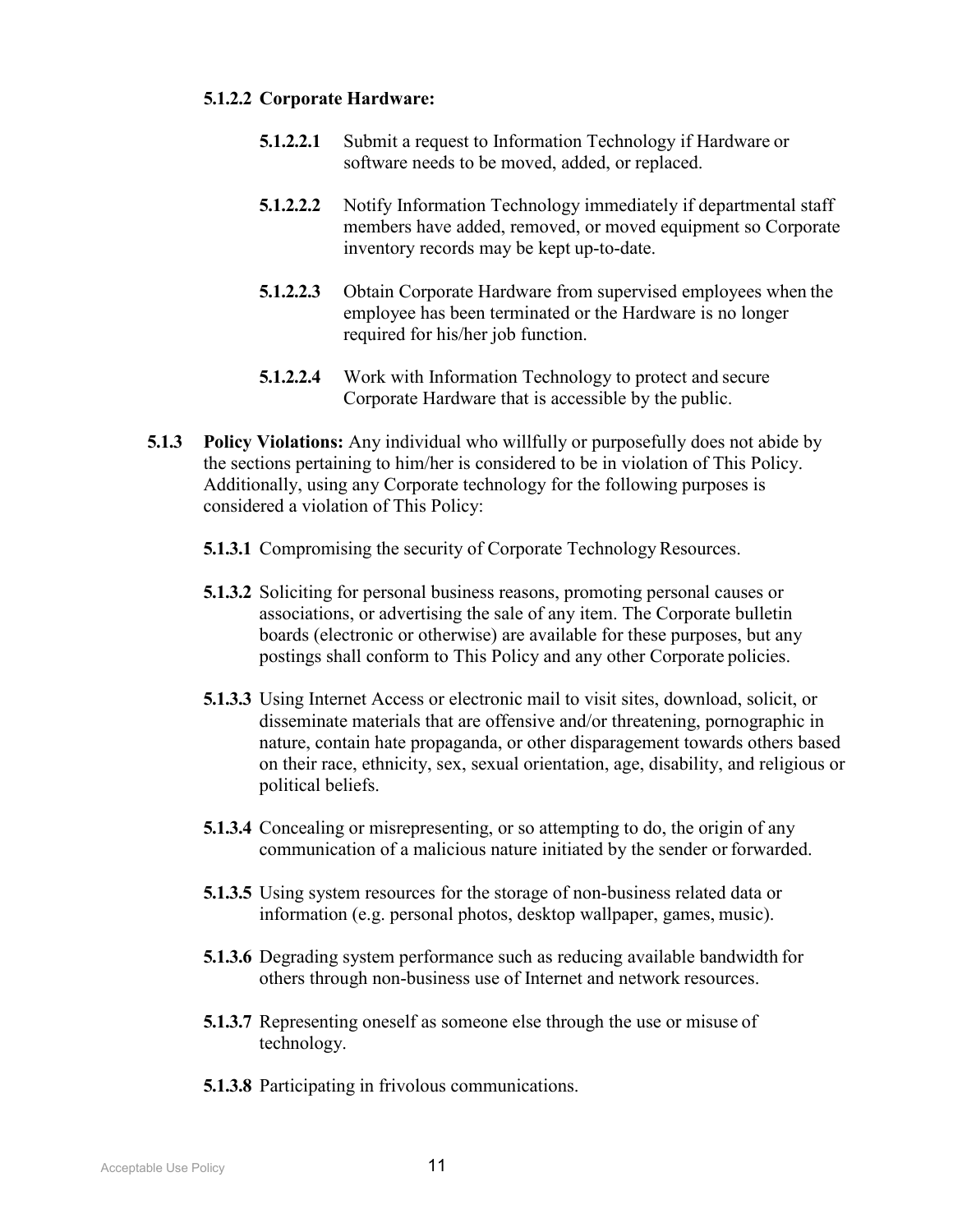- **5.1.3.9** Violation of any of the Corporation's policies, By-laws, employee codes and standards of conduct, such as, but not limited to the Standards of Employee Deportment, Workplace Violence Prevention Policy, and the Respectful Workplace Policy.
- **5.1.3.10** Violations of any provincial or federal legislation or regulations.
- **5.1.4 Corporate Authority:** The following describes the methods available to the Corporation for regulating compliance of This Policy:
	- **5.1.4.1** The Corporation reserves the right to use technology systems, activity logs, performance analyzers, data recovery and archival tools, monitoring and filtering tools, and visual confirmation as a means of tracking and documenting violations of This Policy.
	- **5.1.4.2** The Corporation reserves the right to view and access data on Corporate systems even if they are marked or flagged as "personal". This includes, but not limited to the use of forensic tools to retieve deleted information, or access information from Corporate systems that cannot be readily seen, e.g. log files.
	- **5.1.4.3** The Corporation reserves the right to delete or archive, personal or nonessential data or files on Corporate resources.
	- **5.1.4.4** Appropriate disciplinary action will be taken in accordance with the severity and frequency of the violation to This Policy. This discipline could include removing access to the Technology Resource, a verbal or written warning, a suspension, termination of employment, and/or billing the employee for misuse of the technology.
	- **5.1.4.5** The Corporation reserves the right to enlist law enforcement officers or bring legal action against a violator according to the severity of the breach of compliance with the policy.
	- **5.1.4.6** The Corporation will exercise discretion on instances where the policy violation was unsolicited by the User.
- **5.1.5 Policy Exceptions, Clarifications, and Formal Challenges:** A User making a policy exception request shall follow proper process by making the request to his/her immediate supervisor. Likewise, a User may request a clarification of This Policy or its related procedures at any time and shall follow proper process by making the request to his/her immediate supervisor. If necessary, the supervisor will bring the request forward.
- **5.1.6 Personal Use of Corporate Technology:** Notwithstanding the foregoing regulations, limited personal use may be permitted where such use does not:
	- increase costs
	- reduce productivity
	- impact network performance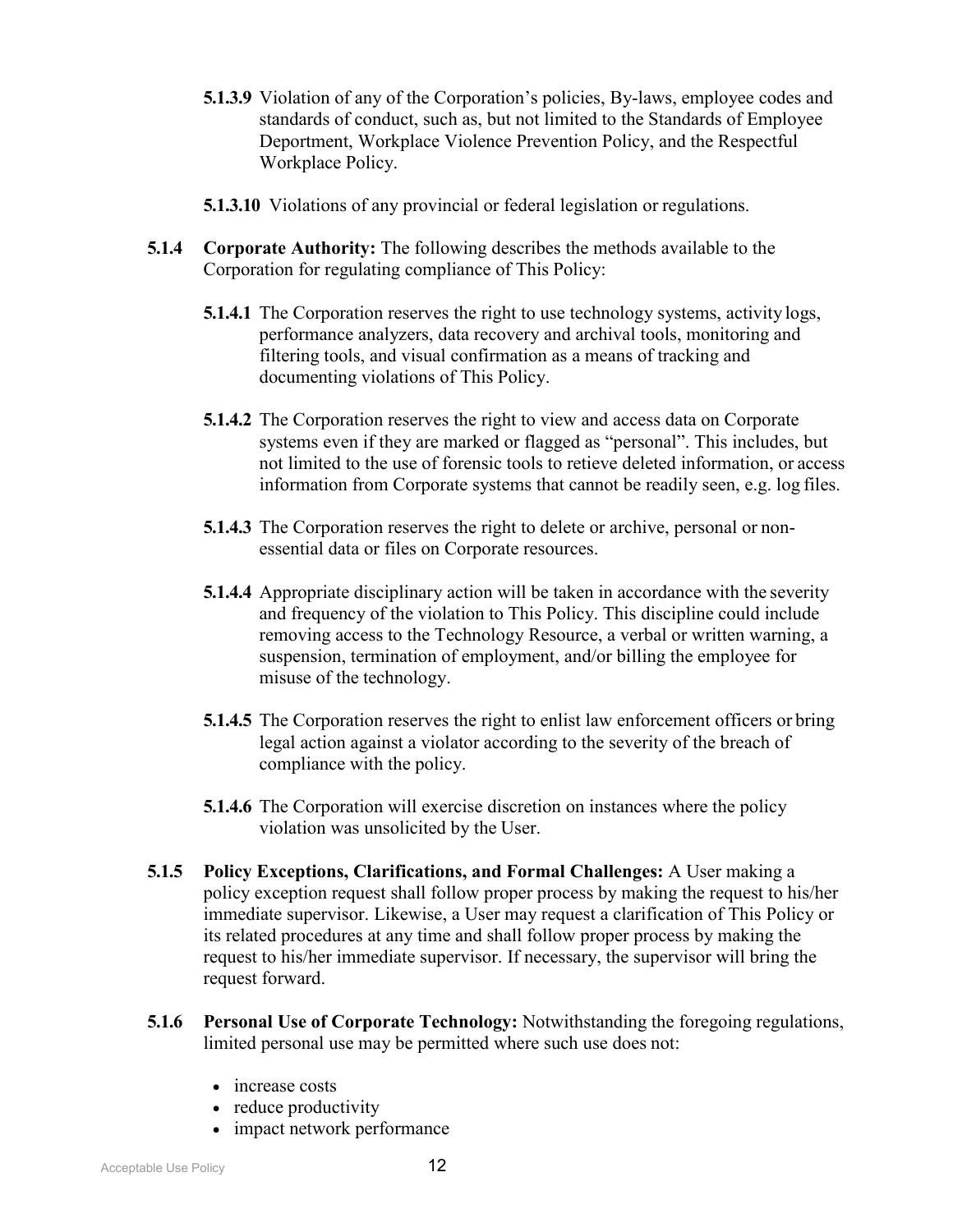- interfere with work duties
- limit accessibility of shared Corporate technology
- violate This Policy
- impact negatively on the Corporation's reputation

Data or information created or stored using the Corporation's electronic media is not private and may be monitored or tracked by the Corporation at any time without notice. If a confidential means of sending and recieving personal communications and storing of personal files are required, use a personal device unconnected to any Corporate Technology Resource.

### **5.2 Definitions:**

- **5.2.1 "Audit"** means to engage a Technology Resource in e-discovery for the purposes of legal requirements; ensure continuity of work processes; to improve business processes and manage productivity; and to prevent misconduct and ensure compliance with the law.
- **5.2.2 "Child** P**ornography"** is defined as stated in the *Child and Family Services Act* of Ontario.
- **5.2.3 "Communication Systems"** include, but are not limited to, the following:
	- E-mail
	- Phones (including cell Phones)
	- Voice mail
	- Faxes
	- Internet communication services (such as instant messaging, SMS, blogs, forums, social-networking, etc.)
- **5.2.4 "Corporate"** means of or pertaining to the Corporation.
- **5.2.5 "Corporation"** refers to The Corporation of the City of Windsor.
- **5.2.6 "Hardware"** includes, but is not limited, to the following:
	- Desktop computers
	- Laptops
	- Notebooks
	- Handheld computers (including personal information devices)
	- Printers
	- Modems
	- Cables
	- CD's (i.e. compact disks)
	- Floppy disks (i.e. floppies)
	- Electronic devices connected to Corporate assets
	- Peripherals
	- Wireless devices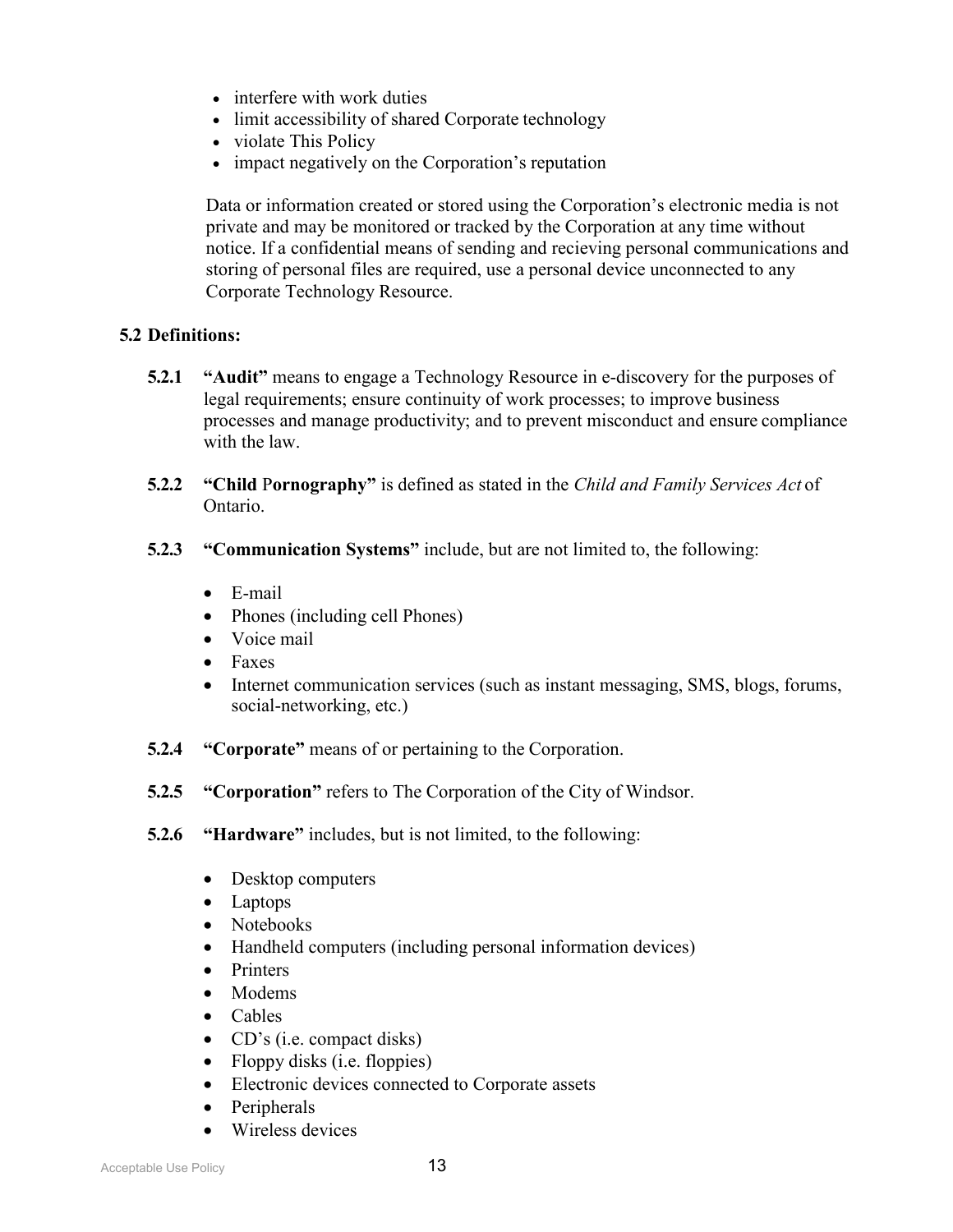- **5.2.7 "Internet Access"** includes Instant Messenger and other Internet services.
- **5.2.8 "Legally Owned Software"** is software for which proof of legal ownership can be produced. If the proof cannot be produced, then it is considered to be illegal. Any of the following can serve as proof of ownership:
	- The original license for the software package.
	- A purchase order for the software package.
	- A cheque request for the software package.
	- An original disk/cd with a serial number for the software package.
	- Proof of purchase from the vendor.
	- Vendor documentation for freeware/free downloads.
- **5.2.9 "Management"** is defined as non-union staff members with direct reports.
- **5.2.10 "Password"** includes Personal Identification Numbers, pass phrases, and two-factor authentication devices. A digital **certificate** is another mechanism that can identify a specific User or device.
- **5.2.11** "P**hones"** and "T**elephones"** includes cell Phones, desk Phones, fax machines, and the voice option on BlackBerrys.
- **5.2.12 "Security Administrator"** is the designated staff person who is responsible for the security of information and information technology. In some situations, this function may be combined with the System Administrator.
- **5.2.13 "System Administrator"** is the designated staff person who is responsible forthe day-to-day operation of system and network resources.
- **5.2.14 "Technology Group Leader"** is the designated staff person who will assist assigned work area staff with technology policy and procedure issues and questions, as well as act as a liaison with Information Technology to ensure technology procedures are being followed. This function is performed by the Managers of Administration for the department; however, depending on the departmental structure, this role could be filled by different staff (e.g. Phone book editors, Internet/Intranet web content editors).
- **5.2.15 "Technology Resources"** include, but are not limited to, data, software, Hardware, telecommunications, and networking.
- **5.2.16 "This Policy"** is defined as the Acceptable Use Policy and its associated procedures.
- **5.2.17** "**User"** is defined as an employee, student, intern, volunteer, councillor, Mayor or board member of the City of Windsor or its agencies who uses Corporate Technology Resources, whether explicitly or implicitly, by signing on or using a system.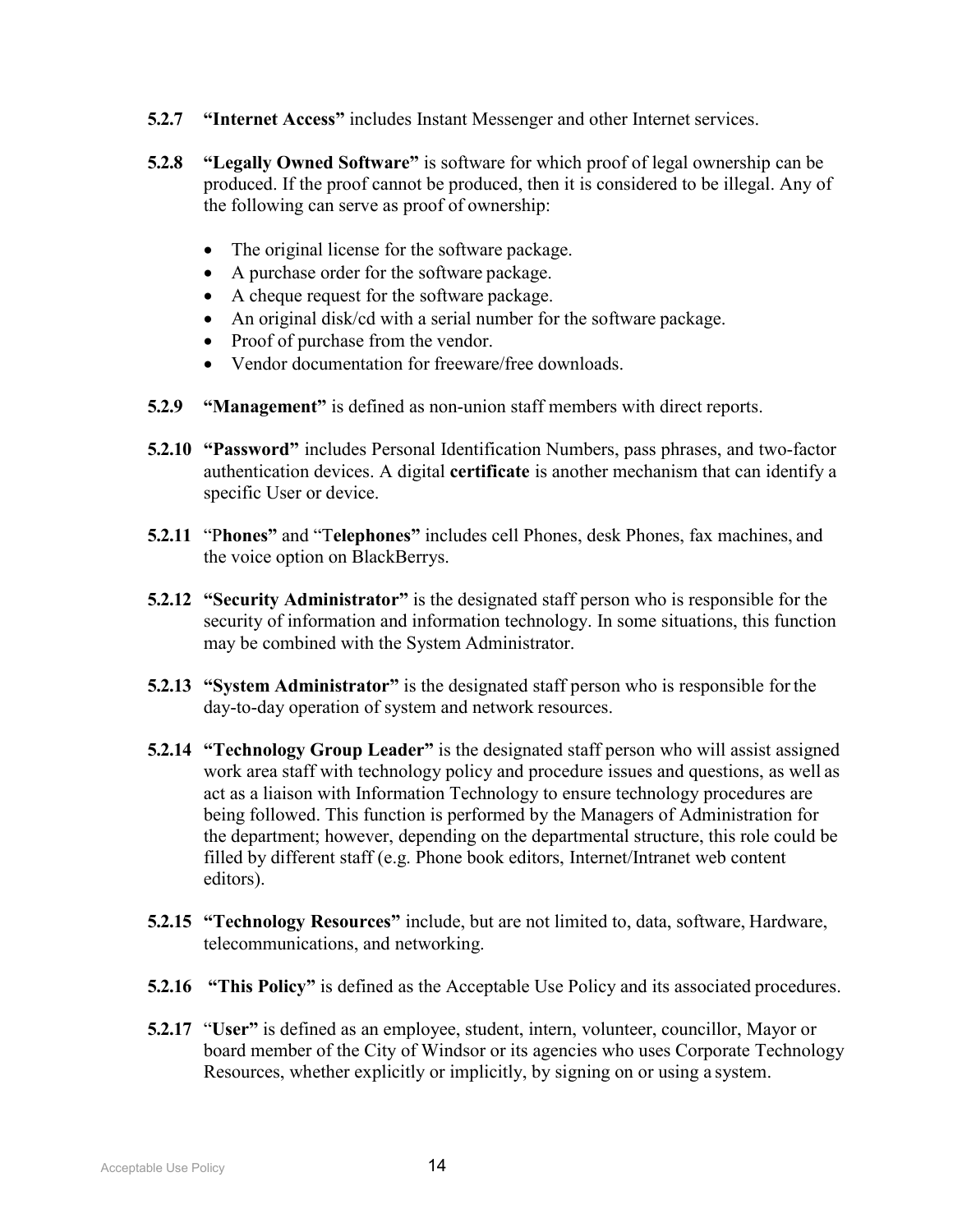**5.2.18 "Userid"** is a unique individual identification protected by a Password, or other secure authentication method, to gain access to Corporate and departmental systems, resources and applications, for example voice mail.

## **6. RECORDS AND REFERENCES**

- **6.1** Documents generated as a result of This Policy will be maintained in accordance with the Corporation's Records Retention By-Law 21-2013.
- **6.2** The following Information Technology procedures and forms are related to This Policy and are located on the Corporate Intranet:
	- Exception Request procedure
	- User Add/Change/Delete Access procedure
	- Hardware, Software, or System Acquisition and Justification procedure.
	- Relocation and/or Removal of Corporate Hardware, Software, Data, or Systems procedure.
	- Telephone and Telephone System procedures
	- Password procedure
	- Archiving of Corporate Data and E-mail procedure
	- Out-of-Office procedure for Voice Mail and E-mail
- **6.3 Referenced Policies:** The Acceptable Use Policy is intended to support and augment the following policies and legislation, or their latest revision, dealing with similar or related issues:
	- Code of Ethics and Conflict of Interest for Staff and Volunteers Policy-M287/2015, July 20, 2015.
	- Concerned Employee Policy M140/2015, April 20, 2015.
	- Records Retention By-law 21-2013.
	- Code of Conduct for Members of Council and Boards and Committees CR180/2011, June 7, 2011.
	- Cellular Devices Policy CR6/2015, January 5, 2015.
	- Fraud and Misuse of Assets Policy M140/2015, April 20, 2015.
	- Social Media Policy M247/2013, June 17, 2013.
	- Standards of Employee Deportment CR479/2006, October 2, 2006.
	- Workplace Violence Policy CR217/2010, June 7, 2010.
	- Respectful Workplace Policy CR746/2005, December 5, 2005.